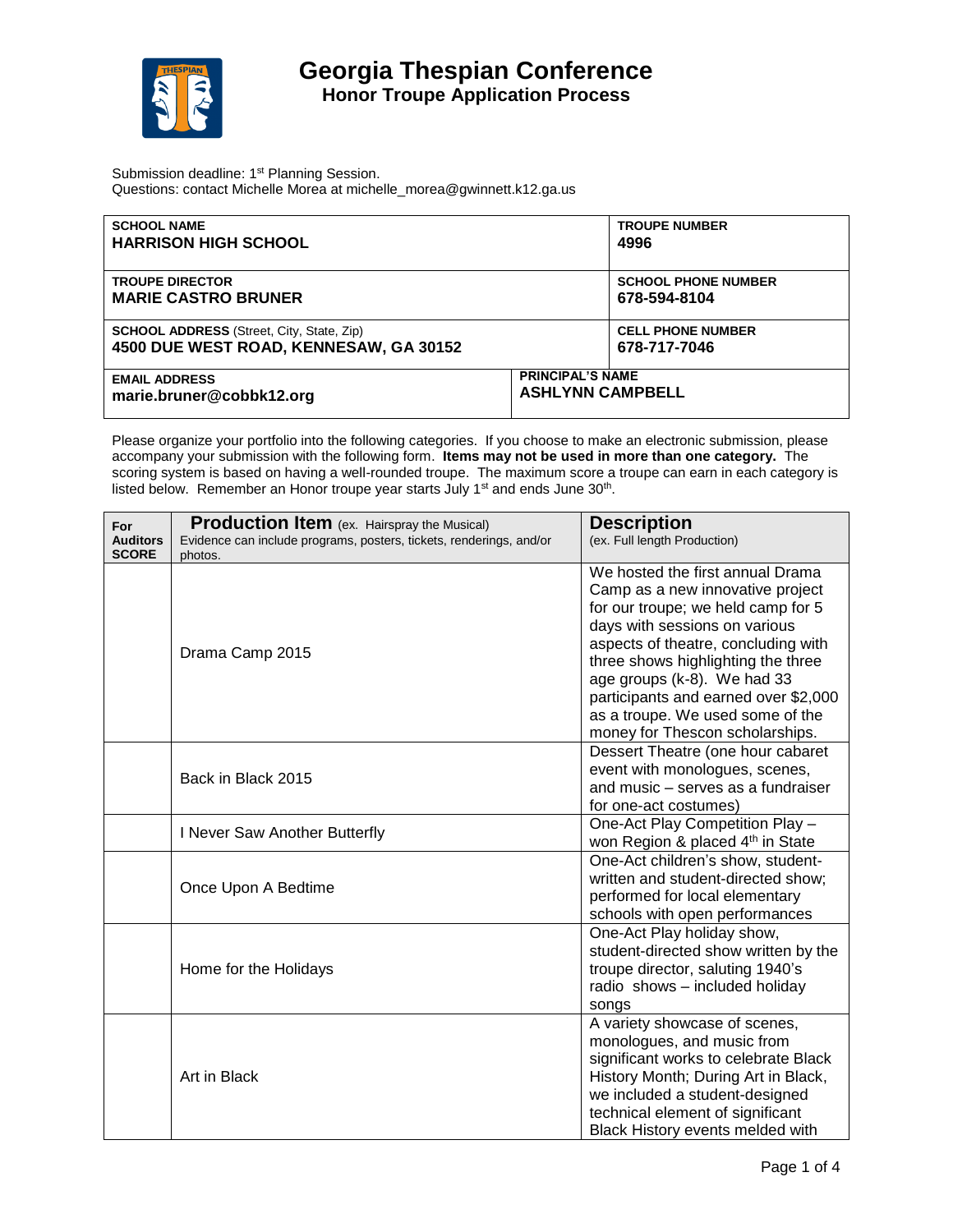

## **Georgia Thespian Conference**

**Honor Troupe Application Process**

|                                              | the performances                                                                                                                                                                                                                                                     |
|----------------------------------------------|----------------------------------------------------------------------------------------------------------------------------------------------------------------------------------------------------------------------------------------------------------------------|
| Salute to Shakespeare                        | A class project of the Advanced<br>Production Class, we produced a<br>showcase of scenes from<br>Shakespeare's comedies and songs<br>from musical adapted from his plays<br>(produced for English classes and<br>we had two evening performances<br>of the show)     |
| <b>High School Musical</b>                   | Full Length musical with three sold-<br>out performances                                                                                                                                                                                                             |
| A Raisin in the Sun                          | Full Length drama as an addendum<br>to the Art in Black experience                                                                                                                                                                                                   |
| Take A Bow                                   | A variety showcase of scenes,<br>music, and dance numbers for<br>members of the Class of 2015 -<br>Senior Showcase; included a video<br>feature with underclass testimonials<br>about the seniors and seniors<br>sharing the importance of theatre in<br>their lives |
| Total Score Earned Maximum allowed 30 points |                                                                                                                                                                                                                                                                      |

| For<br><b>Auditor</b><br><b>SCORE</b> | <b>Community Service</b> (ex. Red Cross Blood Drive)<br>Evidence can include written descriptions with photographs, letters from<br>service organizations, and/or newspaper articles. | <b>Description</b><br>(ex. Leading a Community service effort)                                                                                                                                                                           |
|---------------------------------------|---------------------------------------------------------------------------------------------------------------------------------------------------------------------------------------|------------------------------------------------------------------------------------------------------------------------------------------------------------------------------------------------------------------------------------------|
|                                       | Hoya Pride Food Drive                                                                                                                                                                 | Working with our student council,<br>ITS collected over 300 cans for the<br>annual food drive that contributed to<br>the Thanks for Giving Campaign in<br>Cobb County - we collected more<br>than any other club/organization at<br>HHS. |
|                                       | <b>Feed the Firefighters</b>                                                                                                                                                          | Commemorating 9/11, ITS<br>members provided dinner for a local<br>fire station, stocked their pantry,<br>and entertained them with acts from<br>our upcoming Back in Black<br>Production.                                                |
|                                       | Diaper & Book Drive                                                                                                                                                                   | Our troupe collected baby items and<br>children's books to donate to a local<br>shelter for battered women                                                                                                                               |
|                                       | Landscaping at Vaughan Elementary School                                                                                                                                              | As part of our school's Community<br>Service Day, ITS troupe 4996<br>worked at one of our local<br>elementary schools, landscaping<br>their grounds.                                                                                     |
|                                       | Holiday Adopt A Family                                                                                                                                                                | Working with our school social<br>worker, we adopted a family that we<br>provided Thanksgiving Dinner and<br>Christmas gifts                                                                                                             |
|                                       | <b>Playground Donation</b>                                                                                                                                                            | Following our production of High<br>School Musical, we donated<br>basketballs and playground<br>equipment to an at-risk school in                                                                                                        |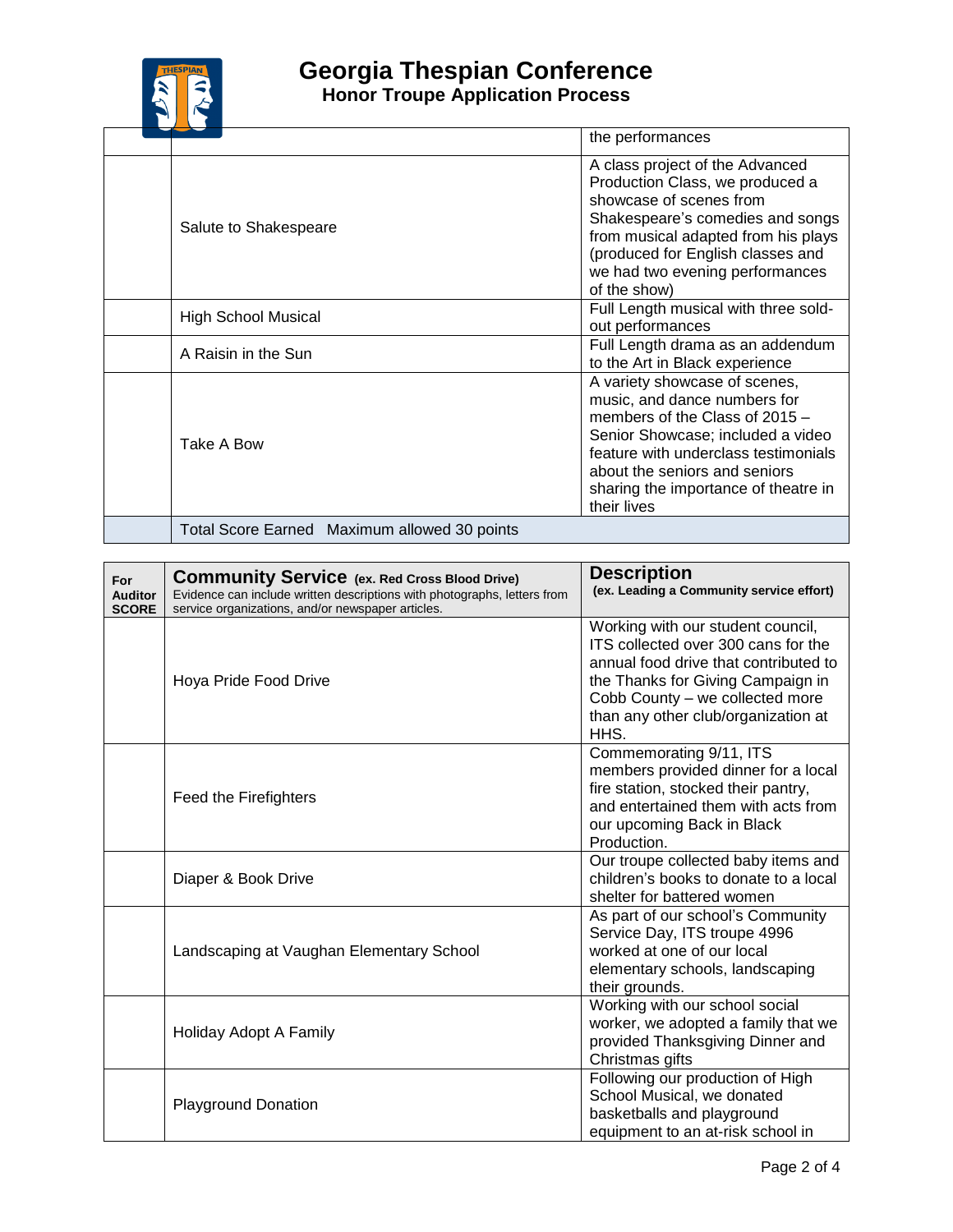

**Honor Troupe Application Process**

Atlanta via the sorority of our administrator.

Total Score Earned Maximum allowed 20 points

| For<br><b>Auditor</b><br><b>SCORE</b> | Participation (ex. Trip to see Wicked- 10 students)<br>Evidence can include programs and registrations | <b>Description</b><br>(ex. Thespian Troupe Field Trip)                                                                                                                                                                                                                                            |
|---------------------------------------|--------------------------------------------------------------------------------------------------------|---------------------------------------------------------------------------------------------------------------------------------------------------------------------------------------------------------------------------------------------------------------------------------------------------|
|                                       | Trip to see Madame Butterfly (Fall 2014)                                                               | Cross Curricular field trip with Orchestra<br>and Chorus                                                                                                                                                                                                                                          |
|                                       | Troupe Trip to see Aida at Kennesaw Mountain<br><b>High School</b>                                     | Troupe members attended the KMHS<br>performance evaluated by Shuler Awards                                                                                                                                                                                                                        |
|                                       | Trip to see Wicked at the Fox (Spring 2015)                                                            | Cross Curricular field trip with Musical<br>Theatre class and Chorus Department                                                                                                                                                                                                                   |
|                                       | Troupe Trip to see Legally Blonde at Pope High<br>School                                               | Troupe members attended the Pope High<br>School performance with members of<br>Young Actor's Playhouse (YAP)                                                                                                                                                                                      |
|                                       | <b>Troupe Workshops</b>                                                                                | Actor Adam Fristoe and Kennesaw State<br>University acting professor Jan Wickstrom<br>conducted workshops for the advanced<br>performance classes and ITS members                                                                                                                                 |
|                                       | <b>Fundraisers</b>                                                                                     | Students earned money, outside of ticket<br>sales for the troupe, with sales of Domino's<br>Pizza Cards (\$1800 profit); Drama Camp<br>participants (approx \$2,000); and program<br>ad sales (\$2,400) Students were able to<br>use half of their individual earnings to offset<br>Thescon costs |
|                                       | Attendance at a State or National Theatre<br>Conference                                                | 80% of our troupe membership attended<br>the 2014 Thescon conference in Columbus                                                                                                                                                                                                                  |
|                                       | Participation in Region One-Act Competition                                                            | I Never Saw Another Butterfly, Region 4-<br><b>AAAAAA</b> champions                                                                                                                                                                                                                               |
|                                       | Participation in State One-Act Play Competition                                                        | I Never Saw Another Butterfly, 4th place<br>finish at the State Competition at Veterans'<br><b>High School</b>                                                                                                                                                                                    |
|                                       | Student Participating in the Governor's Honors<br>Program                                              | Sullivan Brown (Best Actor at Region)<br>attended the GHP program in Theatre at<br>Valdosta State University                                                                                                                                                                                      |
|                                       | IE performances                                                                                        | Six students participated in Individual<br>Events at the 2015 Georgia Thescon<br>(Sullivan Brown, Jackson Cole, Aaron Ellis,<br>Ashlan Kemp, Brie Ladin, & Olivia<br>Woodward)                                                                                                                    |
|                                       | Troupe Picnic combined with Community Service<br>Efforts                                               | Students landscaped the grounds of<br>Vaughan Elementary School, celebrating<br>with a year-end picnic with field day<br>activities (the picnic was held at Vaughan<br>Elementary after the work day)                                                                                             |
|                                       | Total Score Earned Maximum allowed 30 points                                                           |                                                                                                                                                                                                                                                                                                   |